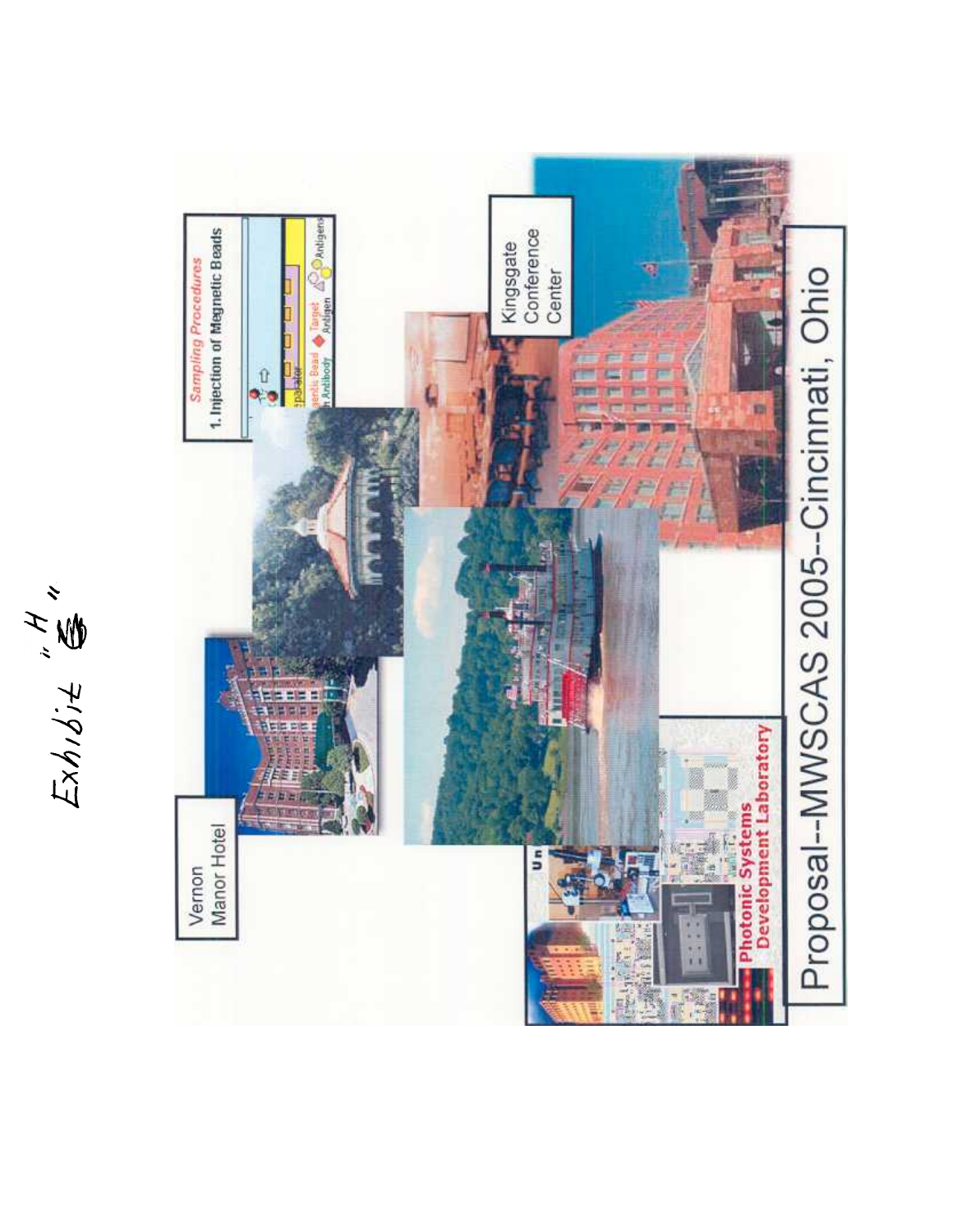## PROPOSAL to Host the 2005 Midwest Symposium on Circuits and Systems (MWSCAS 2005) in Cincinnati, Ohio in August 2005

We propose to return the MWSCAS to its "roots" in 2005 by hosting it in Cincinnati, Ohio. Cincinnati is a long-established midwestem city with a fascinating history, many amenities, and a growing technical presence. We will be able to provide a strong technical program, convenient reasonably-priced facilities, and many local and regional attractions.

Personnel: the conference organizers will be Prof. Hal Carter and Prof. Carla Purdy, members of the University of Cincinnati's Department of Electrical and Computer Engineering and Computer Science (ECECS). In 2001 Prof. Carter was General Co-Chair of the 2001 MWSCAS, and Prof. Purdy was Publications Chair. Technical Program Chair will be Prof. Steve Bibyk of Ohio State University. Publications Chair will be Prof. Howard Fan of the University of Cincinnati (UC). Finance Chair will be Prof. Fred Beyette, also of UC. Local arrangements will be handled by Prof. Jim Hauser of Northern Kentudcky University. A partial list of the organizing committee also includes Prof. Ravi Kothari (UC), Dr. Rob Ewing (Wright Patterson Air Force Base), Prof. Hoda Abdel-Aty-Zohdy (Oakland University), Prof. Marty Emmert (Wright State University), and Prof. Jennifer Seitzer (University of Dayton). As with MWSCAS 2001, we also plan to draw on the technical and organizational expertise of other members of the Computer Engineering Research Consortium, which includes the Air Force Institute of Technology, Wright State University, the University of Dayton, Ohio State University, and Oaldand University, as well as the University of Cincinnati. If this proposal is approved, we will begin to seek support and participation from our local IEEE chapters and from local industry.

Facilities: the main conference site will be the University of Cincinnati's Kingsgate Conference Center, a new facility with flexible meeting space, catering service, and 206 hotel rooms, adjacent to the University's medical campus. Kingsgate can provide lecture space and banquet facilities for up to 500 attendees. In addition, there are nine breakout rooms and two conference rooms (seating about 60 people) available. Typical university rates for a hotel room at this site are currently \$79--\$99 per night. An additional 177 rooms at a similar price are available at the nearby Vernon Manor Hotel. Additional hotels, with slightly lower rates, are located within about 5 miles of the conference site. Also, some University of Cincinnati dormitory rooms can be made available for students.

Technical Program: the technical program focus will include MEMS, optoelectronics, intelligent processing, biomedical applications, and other areas of interest to CAS members. The University of Cincinnati has especially strong research programs in MEMS and optoelectronics and a newly established Biomedical Engineering Department. Additional areas, such as mixed-signal design and low-power design, are the focus at CERC member schools such as Ohio State and Oakland University.

Conference Schedule: the conference will take place August 7-10, 2005, Sunday through Wednesday. Sunday will be devoted to tutorial sessions, and will be followed by